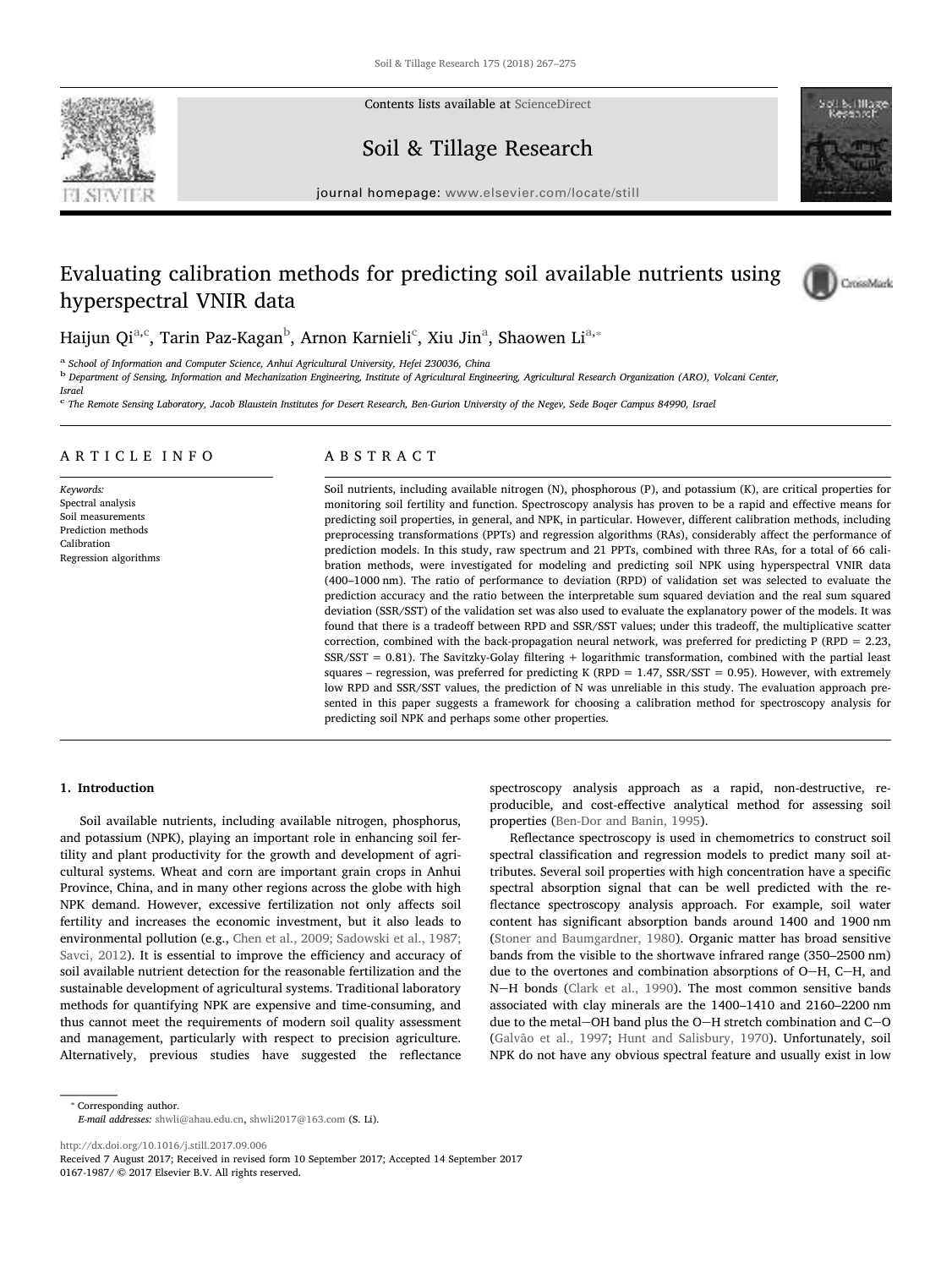#### Table 1

Summary of previous research results for predicting NPK by various calibration methods.

| Literature                                          | Spectral range     | Calibration method                                         |                                               | Nutrient Results       |                                                                                            |
|-----------------------------------------------------|--------------------|------------------------------------------------------------|-----------------------------------------------|------------------------|--------------------------------------------------------------------------------------------|
|                                                     |                    | PPT                                                        | RA                                            |                        |                                                                                            |
| Confalonieri et al. (2001)                          | 1100-2498 nm       | LG                                                         | Modified PLS-R                                | P<br>K                 | $R^2 = 0.23 - 0.57$<br>$R^2 = 0.48 - 0.82$                                                 |
| Viscarra Rossel et al. (2006)                       | 400-14286 nm       | LG                                                         | PLS-R                                         | $NO3 - N$<br>P<br>K    | $R^2$ <sub>adj</sub> = -0.02-0.00<br>$R^2$ adj = 0.01-0.20<br>$R^2$ adj = 0.29-0.47        |
| Mouazen et al. (2010)                               | 350-2500 nm        | $5$ points averaged + normalization<br>$+ SG + FD$         | <b>BPNN-LVs</b>                               | P/K                    | $R^2 = 0.68 - 0.74$ ,<br>$RPD = 1.77 - 1.94$                                               |
| Shao and He (2011)                                  | 800-2500 nm        | $SG + MSC$                                                 | LS-SVM                                        | N<br>P                 | $r = 0.90$<br>$r = 0.83$                                                                   |
|                                                     | 4000-400 $cm^{-1}$ | $SG + MSC$                                                 | LS-SVM                                        | K<br>N<br>P            | $r = 0.83$<br>$r = 0.87$<br>$r = 0.88$                                                     |
| Gholizade et al. (2013)                             | 700-2500 nm        | $SG + SD$                                                  | <b>SMLR</b>                                   | K<br>P                 | $r = 0.89$<br>$R^2 = 0.52$                                                                 |
| Wu et al. (2014)                                    | 350-2500 nm        | $MSC + FD$                                                 | Global BPNN                                   | K<br>N<br>P<br>K       | $R^2 = 0.48$<br>$r = 0.78$<br>$r = 0.65$<br>$r = 0.86$                                     |
|                                                     |                    |                                                            | Local BPNN                                    | N<br>P<br>K            | $r = 0.90$<br>$r = 0.82$<br>$r = 0.94$                                                     |
| Ji et al. (2014)                                    | 350-2500 nm        | $LG + SG$                                                  | PLS-R                                         | N<br>P<br>K            | $R^2 = 0.86$ , RPD = 2.49<br>$R^2 = 0.29$ , RPD = 1.17<br>$R^2 = 0.07$ , RPD = 0.77        |
|                                                     |                    |                                                            | LS-SVM (in situ<br>spectrum)                  | N<br>P<br>K            | $R^2 = 0.76$ , RPD = 1.91<br>$R^2 = 0.36$ , RPD = 1.27<br>$R^2 = 0.14$ , RPD = 0.91        |
| Paz-Kagan et al. (2014), Paz-Kagan<br>et al. (2015) | 350-2500 nm        | $SG + auto scale + generalized least squares$<br>weighting | PLS-R                                         | $NO_3$ <sup>-</sup> -N | $NH_4$ <sup>+</sup> -N $R^2 = 0.27 - 0.83$ ,<br>$RPD = 1.69 - 2.43$<br>$R^2 = 0.74 - 0.82$ |
|                                                     |                    |                                                            |                                               | $\, {\bf p}$           | $RPD = 1.76 - 2.68$<br>$R^2 = 0.21 - 0.74$ ,<br>$RPD = 0.53 - 1.98$                        |
| Hu et al. (2016)                                    | 350-2500 nm        | $LG$ + normalization + 5 points averaged                   | PLS-R                                         | K<br>P                 | $R^2 = 0.61 - 0.76$ ,<br>$RPD = 2.00 - 2.25$<br>$R^2 = 0.35$ , RPD = 1.20                  |
|                                                     |                    | $LG$ + normalization + 5 points averaged                   | PLS-R                                         | K<br>P                 | $R^2 = 0.42$ , RPD = 1.24<br>$R^2 = 0.63$ , RPD = 1.64                                     |
| Sarathjith et al. (2016)                            | 350-2500 nm        | $+$ DOSC<br>$FD + WT$                                      | <b>SVM</b>                                    | K<br>P<br>K            | $R^2 = 0.66$ , RPD = 1.72<br>$R^2 = 0.80$ , RPD = 2.27<br>$R^2 = 0.71$ , RPD = 1.89        |
| Yu et al. (2016)                                    | 350-2500 nm        | $SG + LG + FD$                                             | $SMLR + spectral index$                       | $NH_4$ <sup>+</sup> -N | $R^2 = 0.74 - 0.92$<br>$RPD = 1.89 - 3.49$                                                 |
|                                                     |                    |                                                            |                                               | $NO3 - N$              | $R^2 = 0.33 - 0.53$ ,<br>$RPD = 1.02 - 1.37$                                               |
|                                                     |                    |                                                            |                                               | P<br>K                 | $R^2 = 0.44 - 0.51$ ,<br>$RPD = 1.29 - 1.37$<br>$R^2 = 0.51 - 0.95$ ,                      |
|                                                     |                    |                                                            | PLS-R + spectral index $NH_4$ <sup>+</sup> -N |                        | $RPD = 1.32 - 4.26$<br>$R^2 = 0.78 - 0.92$ , RPD = 2.06-                                   |
|                                                     |                    |                                                            |                                               | $NO_3$ <sup>-</sup> -N | 3.40<br>$R^2 = 0.30 - 0.73$ ,                                                              |
|                                                     |                    |                                                            |                                               | $\, {\bf p}$           | $RPD = 0.95 - 1.89$<br>$R^2 = 0.39 - 0.51$ ,<br>$RPD = 1.17 - 1.38$                        |
|                                                     |                    |                                                            |                                               | K                      | $R^2 = 0.37 - 0.71$ ,<br>$RPD = 1.15 - 1.59$                                               |
| Shaddad et al. (2016)                               | 350-2500 nm        | 3 points averaged $+$ normalization<br>$+ SG + FD$         | PLS-R                                         | P<br>K                 | $R^2 = 0.77$ , RPD = 2.08<br>$R^2 = 0.55$ , RPD = 1.48                                     |

Abbreviations used: preprocessing transformation (PPT); regression algorithm (RA); logarithmic transformation (LG); first derivative (FD); Savitzky-Golay filtering (SG); multiplicative scatter correction (MSC); wavelet transformation (WT); direct orthogonal signal correction (DOSC); partial least squares - regression (PLS-R); back-propagation neural network (BPNN); least squares − support vector machine (LS-SVM); stepwise multiple linear regression (SMLR); support vector machine (SVM); available nitrogen (N); available phosphorous (P); available potassium (K); ammonium nitrogen (NH<sub>4</sub><sup>+</sup>-N); nitrate nitrogen (NO<sub>3</sub><sup>-</sup>N); coefficient of determination (R<sup>2</sup>); correlation coefficient (r); the ratio of performance to deviation (RPD).

concentrations in the soil (Ji et al., 2014). Consequently, their identification using spectral approach (calibration and prediction) is difficult to achieve. In addition, the existence of unexpected irrelevant information in spectra also greatly affects the performance of calibration models for quantifying soil NPK.

Calibration methods, including different combinations of preprocessing transformations (PPTs) and regression algorithms (RAs) have been widely applied to improve the prediction accuracy of soil NPK. PPTs, based on various mathematical functions, can be used to correct for non-linearity, measurement and sample variations, and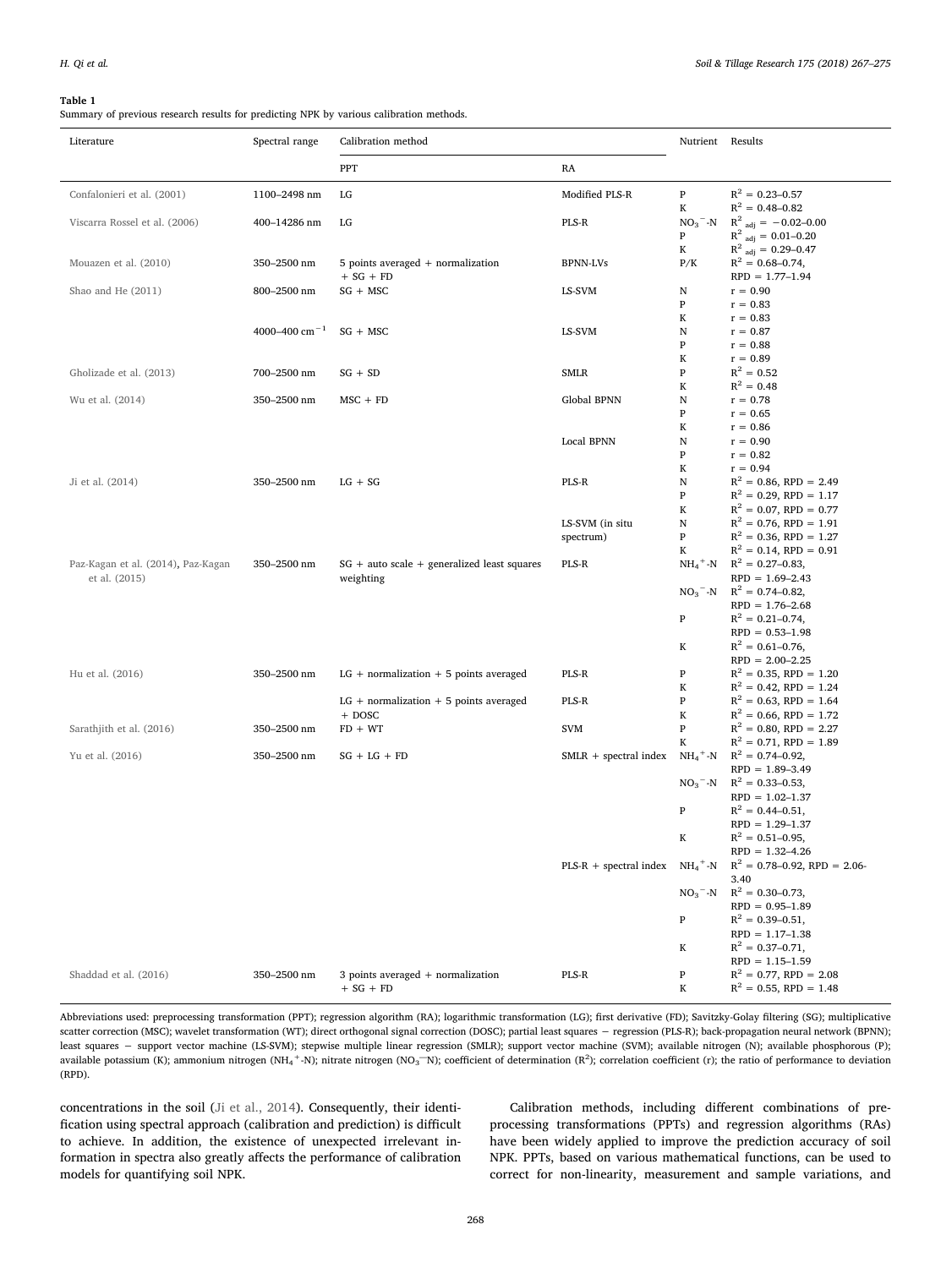noisy spectra (Stenberg et al., 2010). RAs also play an important role in calibration to model the complex relationship between spectra and NPK (Soriano-Disla et al., 2014). Table 1 summarizes the results of past studies for predicting NPK by various calibration methods with the spectroscopy analysis approach. The prediction results show high variations that are greatly affected by the selected calibration methods and the spectral range. Many of these methods are useful, but still some are ineffective. Therefore, it is essential to compare the performances of different calibration methods and to optimize the best ones for predicting NPK, individually. Table 1 shows that the prediction of soil NPK using spectroscopy in the region of visible near infrared to shortwave infrared (VNIR-SWIR, 400–2500 nm) is feasible. Compared to the VNIR-SWIR sensors, the hyperspectral sensors within the VNIR (400–1000 nm) region are more economical and accessible with higher signal to noise ratio (SNR). However, to the best of our knowledge, the application of hyperspectral VNIR data, especially with imaging spectrometer, to predict soil NPK has been relatively scarce, although it has been successfully used for predicting other soil properties such as soil organic matter and carbon fractions (e.g., Adar et al., 2014; Jung et al., 2015; O'Rourke and Holden, 2012), soil biochar (e.g., Tong et al., 2013), total nitrogen (e.g., Buddenbaum and Steffens, 2012; Li et al., 2015), and more. Furthermore, the application of hyperspectral imaging VNIR data would make this technology accessible for the large scale mapping and monitoring of soil NPK using airborne and spaceborne platforms (Adar et al., 2014).

Several researchers (e.g., Mouazen et al., 2010; Sarathjith et al., 2016; Shao and He, 2011; Yu et al., 2016) focused on comparing the prediction accuracy of different calibration methods by coefficient of determination  $(R^2)$ , the ratio of performance to deviation (RPD), root mean square error (RMSE), correlation coefficient (r), etc. However, high prediction accuracy may only indicate a good agreement between the predicted and measured values in the special validation set. The extremely high prediction accuracy probably results from overfitting of the calibration model (Peng, 2010). In the multivariate calibration of a soil spectroscopy analysis, the emphasis on causal explanation versus empirical prediction is more mixed. Thus, the performance of explanatory power should also be considered (Shmueli, 2010). The spectral features of soil NPK are indirectly associated with the vibration modes of functional groups, such as  $OH^-$ ,  $SO_4^2^-$ ,  $CO_3^2^-$  and their combinations (Ben-Dor and Banin, 1995). The calibration models should carry more relationships or underlying constructs between multi-spectral features to shed light on the concentrations of predicted soil available nutrients (Osborne, 2000). The primary goal of a good calibration model is to achieve a high RPD to confirm the prediction accuracy (in general, RPD  $>$  2). In addition, the model should also receive more statistical information from testing samples to ensure high explanatory power (e.g., Peng, 2010; Wen et al., 2008).

The current study's aims are the following: (1) to investigate the predictive ability of hyperspectral visible-near infrared data (400–1000 nm) for predicting soil available nitrogen, phosphorus, and potassium (NPK) in lime concretion black soil; and (2) to evaluate the performance of different calibration methods, including 21 preprocessing transformations (PPTs) and 3 regression algorithms (RAs), with respect to both prediction accuracy and explanatory power.

## 2. Materials and methods

## *2.1. Study area and soil sampling*

The sampling was conducted in three sites in the plain of northern Anhui Province, China. The plain lies in the warm-temperate semihumid monsoon climate zone, which was produced by the sediments and alluvial deposits of the Huaihe River and its tributaries (Ma et al., 2014). The main soil type in this area is lime concretion black soil, and a wheat-maize rotation is the main cropping system. Due to the poor soil quality, fertilization is extremely important in these soils (Chen

et al., 2014). Thus, research sites have been established to amend the soil with optimized fertilization. Although the study areas have the same terrain and the same soil type, historically different land-use types (wheat cultivation, vegetable cultivation, grass, and wasteland) and different treatments (variable fertilization, variable straw returning and variable planting density) have resulted in significant data variation of the available nutrient contents. Soil samples were collected at a depth of 0–20 cm from May to June 2016 after the wheat harvest and before the planting and fertilization for maize, with a mean daily temperature ranging from 27 to 30 °C. For each sample, there were three sampling points in a diagonal across each sampling field; about 1.5 kg of pure soil remained after removing stones, straws, and roots. In total, 153 samples were collected for analysis.

## *2.2. Physicochemical lab analysis*

Each sample was labeled and taken to the laboratory for air drying in a natural, windless 24 °C indoor environment for one month. After air-drying, impurities-removing (e.g. residual dry vegetation, rock particles), grinding and sieving  $(< 2 \text{ mm})$ , each sample was divided into two parts. One part was designated for standard chemical laboratory analysis and the other for hyperspectral VNIR acquisition. The chemical analysis for N was performed with the alkali-hydrolyzed diffusing absorption method, P was measured with the sodium hydrogen carbonate solution–Mo–Sb anti-spectrophotometric method, and K was measured with the ammonium acetate extraction-flame photometric detection method (Lu, 2000). The outliers were determined by boxplot (McGill et al., 1978), and eight samples with extremely large N concentrations beyond the upper whisker were removed. Boxplots of the measured NPK concentrations of 145 samples used in calibration and validation are presented in Fig. 1. The results showed high variation in the soil NPK with a significant range of change in all three components, indicating that this data could be used for the regression analysis.

#### *2.3. Laboratory spectral measurements*

The laboratory soil spectral data were acquired with an indoor hyperspectral VNIR system. The system consisted of the following parts: a pushbroom-type hyperspectral imager (OKSI, Torrance, CA, USA), a rotation stage with a pan/tilt head for scanning, an illumination source including two halogen lamps (50 W), a Dell Precision Workstation with the data collection software HyperVision, and a set of height-adjustable mounting brackets.

The measurements were conducted in a darkroom to avoid interference of stray light. The soil sample was contained in a Petri dish (diameter of 90 mm and thickness of 15 mm) and placed in a fixed location, and a piece of black light-absorbing cloth was placed under the targeted object as background. The bidirectional and stable



Fig. 1. Boxplots of measured NPK concentrations. The box boundaries represent the 25th and 75th percentiles, the solid lines within boxes represent the median value, and the whiskers represent minimum and maximum values.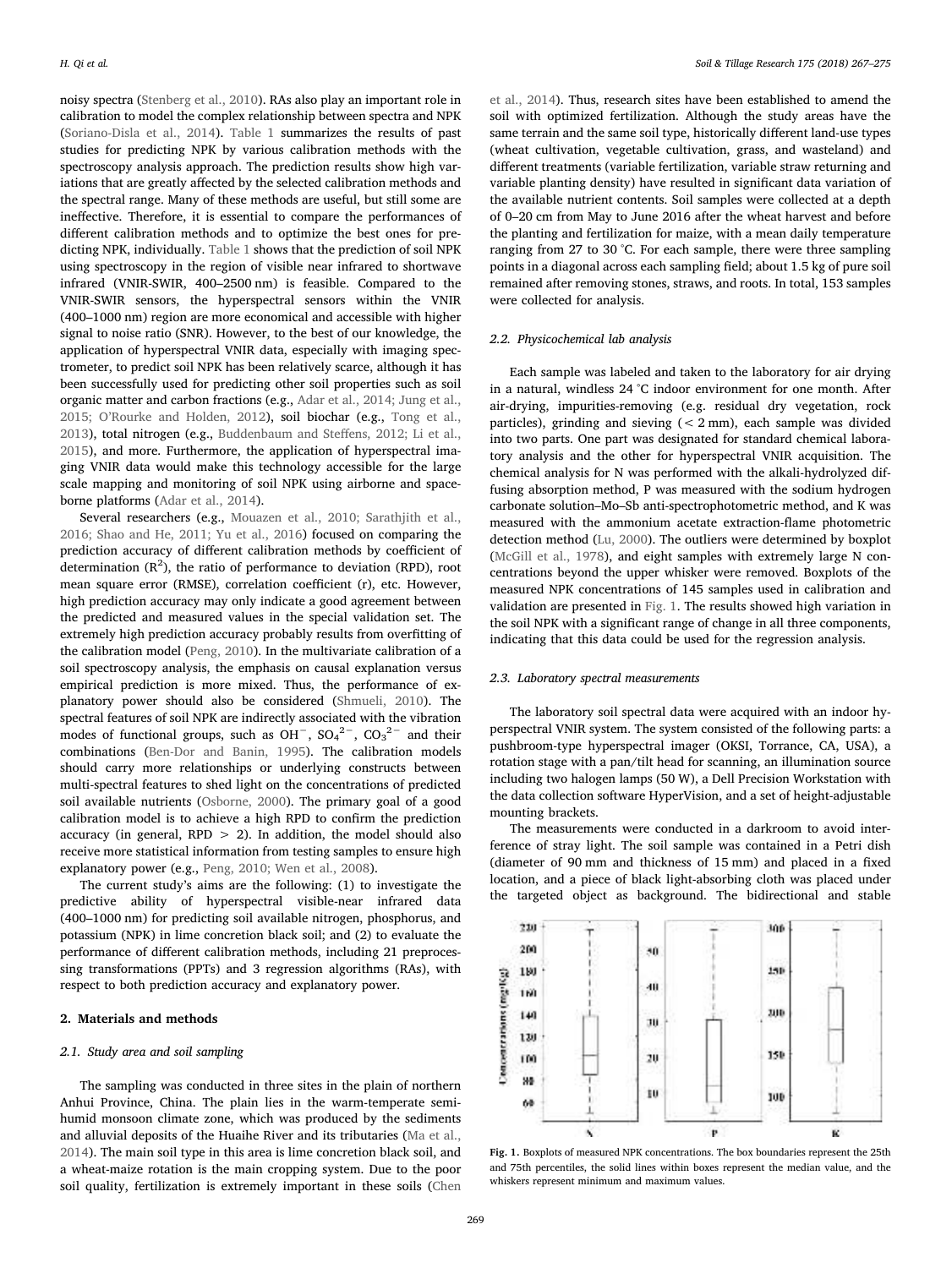illumination reduced the effect of shadowing. In addition, each sample was rotated 90 ° four times for measurements in four directions to reduce the effect of micro-topography shadowing. Thus, the averaged data of four directions were the final outputs for each soil sample (Paz-Kagan et al., 2015). The outputs of this system created "image cubes" of soil samples that consisted of a two-dimensional spatial image  $(1620 \times 841$  pixels) with spectral data  $(400-1000$  nm and 1.79 nm resolution, 339 wavebands) at each pixel. Before each soil sample measurement, the hyperspectral imager was calibrated to the spectral reflectance with a standard white reference panel made of pressed and sintered polytetrafluorethylene (Labsphere, North Sutton, NH, USA).

A region of interest (ROI) was selected from the hyperspectral image of the soil sample in a Petri dish. The soil sample was segmented artificially from the one hyperspectral image using the ENVI software (Exelis Visual Information Solutions, Boulder, CO, USA). The spectrum of the ROI was averaged as the research basis (e.g., Cen et al., 2016; Rourke and Holden, 2012) for predicting soil available nutrient content. Considering that all samples had the same fixed position and illumination for collection, the remaining image cubes, including the image cubes of the white reference panel, were also segmented with the same ROI using a self-compiled IDL code (Dong et al., 2015).

## *2.4. Preprocessing transformations (PPTs)*

The reflectance in each pixel of the ROI was averaged as the analytical basis. The wavelengths at both ends that had a significant low SNR were removed to reduce the effect of prediction accuracy. The resultant reflectance spectrum of 303 wavebands (420–960 nm) was used henceforth. In order to eliminate or minimize the additive and multiplicative effects caused, for example, by the heterogeneity of sample texture and physical properties (Osborne et al., 1993), a series of frequently used preprocessing transformations and their integrated methods were applied to the spectral reflectance as follows.

Several commonly used PPTs were tested in this study, including the Savitzky-Golay filtering algorithm (SG) (Savitzky and Golay, 1964) with a second-order polynomial that was selected to smooth the spectral reflectance. A first derivative (FD) and a second derivative (SD) were conducted to remove the baseline and improve the linear trend (e.g., Rinnan et al., 2009; Roberts et al., 2004). A multiplicative scatter correction (MSC) and a standard normal variate (SNV) (e.g., Gholizadeh et al., 2015; Helland et al., 1995) were performed to correct additive and multiplicative effects. A continuous wavelet transformation (WT) (e.g., Ma and Shao, 2004; Peng et al., 2013) was performed to enhance the features in the spectrum. A logarithmic transformation (LG, based on 10) was used to transform reflectance to absorbance and to improve the correlation to sample concentrations (e.g., He et al., 2009; Viscarra Rossel et al., 2006). In addition, the SG was used in conjunction with other methods to obtain an optimal preprocessing method that also has shown to produce good results (e.g., Gholizade et al., 2013; Paz-Kagan et al., 2014; Tian et al., 2013). A total of 21 PPTs, in addition to the raw spectral reflectance (RS), were individually used as input variables for modeling and predicting soil NPK.

## *2.5. Regression algorithms*

As soil NPK may have linear and non-linear relationships with the reflectance or transformed spectrum, commonly used RAs, including the linear algorithm partial least squares − regression (PLS-R), the nonlinear intelligent algorithm least squares − support vector machine (LS-SVM), and the back propagation neural network (BPNN), were investigated to develop soil NPK prediction models.

PLS-R is particularly useful for predicting a set of dependent variables from a large set of independent variables (Wold et al., 1983); it has proven to be the most commonly used linear regression technique for predicting soil properties with spectral reflectance (e.g., Paz-Kagan

et al., 2015; Shao and He, 2011; Tian et al., 2013; Yu et al., 2016). In the current study, the training X was a matrix of spectral features for the independent variables (size  $108 \times 303$ ), and the training y was a vector representing one of the soil NPK content for the dependent variables (size  $108 \times 1$ ). To overcome the collinearity problems between predictors, PLS-R decomposed X and y by linear combinations to extract latent variables (LVs, or components) and built the regression model based on LVs instead of the original training variables (Wold et al., 1984). To avoid over-fitting or under-fitting, a leave-one-out cross-validation was used to determine the number of LVs with the smallest mean squared error and Akaike information criterion (AIC) in calibration (Ji et al., 2014).

LS-SVM regression replaces the convex quadratic programming problem with a convex linear system, solving the problem by replacing the inequality constraints with equality ones, thus largely speeding up the training rate in non-linear regression modeling, especially applicable in high dimensional input spaces (Suykens et al., 2002). In this study, the radial basis function (RBF) kernel was applied. The tuning of the two parameters, the regularization parameter  $\gamma$  and the squared bandwidth  $\sigma^2$  of the kernel, was conducted in three steps: (1) determining the suitable initial parameters with coupled simulated annealing (CSA) (Xavier-De-Souza et al., 2010); (2) constructing a grid based on CSA starting values; and (3) selecting the best parameters according to the minimum mean squared error in the grid based on a leave-one-out cross-validation (Brabanter et al., 2011).

BPNN is a one-way multi-perceptron feed-forward network (Widyanto et al., 2005) that can be used to calibrate regression models due to its powerful supervised learning ability (Mouazen et al., 2010; Pang et al., 2014). A commonly used three-layer feed-forward network, composed of one input layer (spectral features), one hidden layer (with 10 nodes) and one output layer (one of the soil NPK), was built. The tan-sigmoid and the pure-linear were adopted as the transfer functions in the hidden layer and the output layer. The Bayesian regularization backpropagation (trainbr) was used as the training function, and the maximum value for the Marquardt adjustment parameter was set to 1e-7. The learning rate was set as 0.2, the performance (mse) goal as 0.01 and the maximum number of training epochs as 1000 (Basheer and Hajmeer, 2000).

Hyperspectral VNIR with 303 wavebands as the input spectral features could increase the learning ability of the non-linear intelligent algorithm, but the existence of collinearity and redundancy (Westad et al., 2000) also leads to two overall problems: an extremely long training time and over-fitting. To avoid this, LVs obtained from the PLS-R were adopted as the input spectral features for LS-SVM and BPNN; this proved to be an effective way of reducing computational resources and improving the generalization (e.g., Janik et al., 2007; Morellos et al., 2016; Mouazen et al., 2010).

For the calibration and validation of the regression models, 145 soil samples were divided into two parts with a split ratio of 0.7 to 0.3, respectively, based on the Kennard-Stone algorithm (Kennard and Stone, 1969), conducted on the original spectral matrix. Thus, 102 samples were selected as the calibration set (also used for cross-validation during training) and the remaining 43 as the validation set (independent testing for the established model). To avoid attributes in the higher numerical ranges dominating those in the lower numerical ranges, both the calibration and validation sets were standardized by mapping their mean and standard deviations to 0 and 1, respectively, before calibration and validation (Hsu et al., 2008).

## *2.6. Accuracy comparison*

In order to evaluate the performance of the calibration models, the evaluation criteria were specified as follows. Assuming *m* is the number of testing samples in the validation set,  $y_i$  is the real value of sample  $i$ ,  $f(x_i)$  is the predicted value of sample *i*,  $\overline{y}$  is the average value of *y*.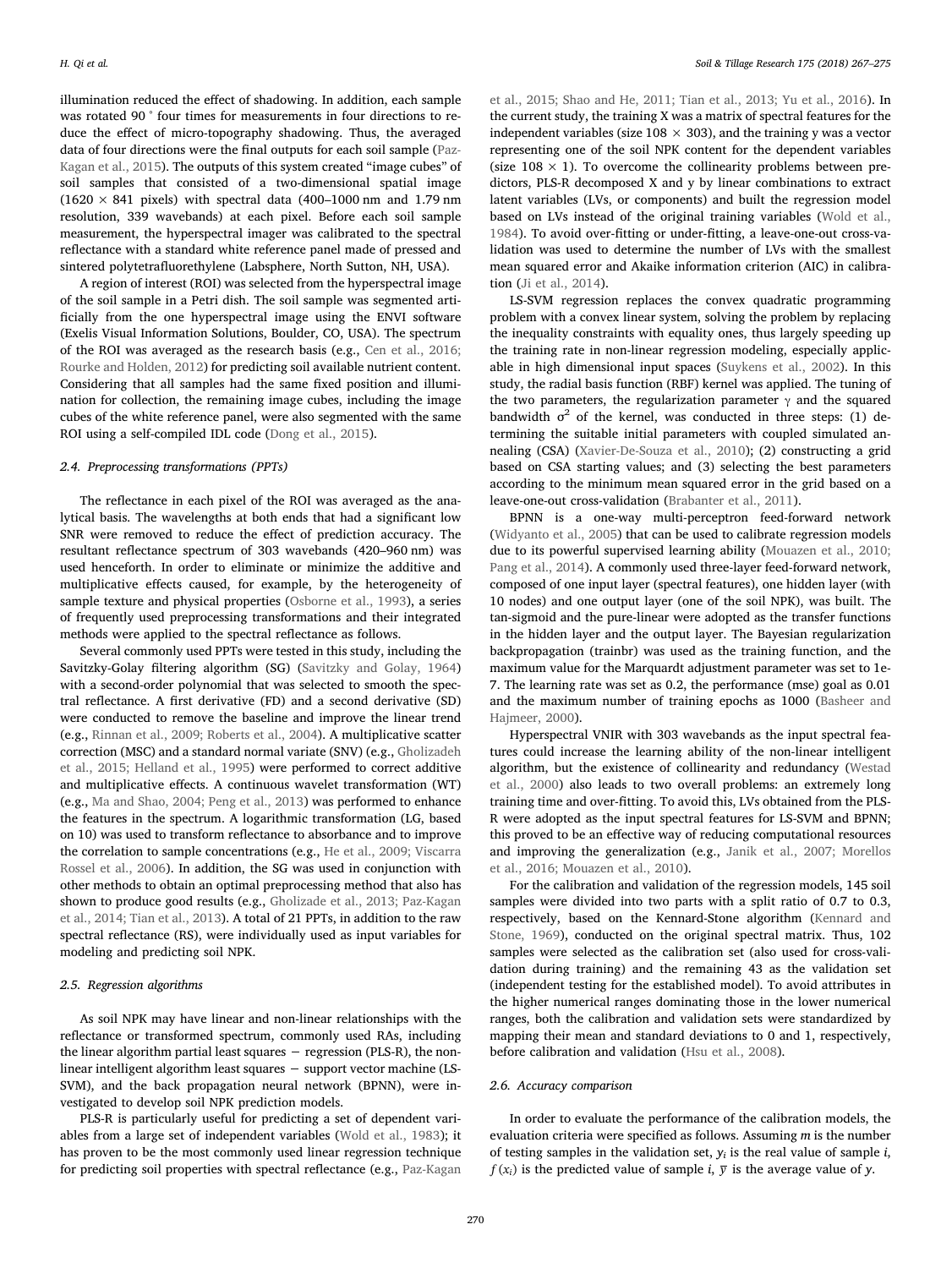The coefficient of determination was used to evaluate the prediction accuracy in the reflectance spectroscopy analysis for a long period (Shmueli, 2010), generally defined as (e.g., Kvalseth, 1985; Weisberg, 2005):

$$
R^{2} = 1 - \sum_{i=1}^{m} (f(x_{i}) - y_{i})^{2} / \sum_{i=1}^{m} (y_{i} - \overline{y})^{2}
$$
 (1)

which was proved to be an inadequate measure for linear no-intercept models and non-linear models (Spiess and Neumeyer, 2010). In this study, the predictive capacities of the calibration models were validated and compared with the ratio of performance to deviation (RPD) of the validation set:

$$
RPD = SD/RMSE = \sqrt{m \sum_{i=1}^{m} (y_i - \overline{y})^2 / \sum_{i=1}^{m} (f(x_i) - y_i)^2} / (m - 1)
$$
\n(2)

The ratio between the interpretable sum squared deviation and the real sum squared deviation (SSR/SST), which is calculated as:

$$
SSR/ SST = \sum_{i=1}^{m} (f(x_i) - \overline{y})^2 / \sum_{i=1}^{m} (y_i - \overline{y})^2
$$
 (3)

was recognized as the proportion of the variability of the response explained by the regression model (e.g., Cope et al., 1991; Peng, 2010; Shmueli, 2010; Weisberg, 2005; Wen et al., 2008).

In most cases, a high RPD value indicates good agreement between estimations and real values; high RPD usually accompanies an increase in the SSR/SST. As mentioned above, an extremely high RPD value may not represent a good model performance, for it probably corresponds to over-fitting. In addition, the RPD value is less sensitive to the presence of compositional outliers (Saeys et al., 2004), especially for very heterogeneous materials, such as soil. Thus, a good calibration model should achieve a higher SSR/SST value under the premise of a high RPD value; in some cases, it is essential to strike a balance between RPD and SSR/SST. In our study, according to (Chang et al., 2001), three categories of predictability were adopted, which are: category A (RPD > 2.0) with good accuracy; category B  $(1.4 <$  RPD  $<$  2.0) with moderate accuracy; and category  $C$  (RPD  $< 1.4$ ) with poor accuracy. Usually the SSR/SST should be greater than 0.5 to ensure the stability of the calibration model. All PPTs, RAs and evaluations mentioned above were conducted in MATLAB (MathWorks, Natick, Massachusetts, USA). The LS-SVM regression process was carried out with the LS-SVM toolbox (LS-SVMlab1.8, Suykens, Leuven, Belgium).

#### 3. Results and discussion

## *3.1. Model performances of di*ff*erent calibration methods*

#### *3.1.1. RPD performance*

The PPTs provided different prediction accuracies of soil NPK with regard to the RPD values. Fig. 2(a–c) shows the RPD performance with different calibration methods for the prediction of NPK. The prediction accuracy for N was low with an RPD value of less than 1.4 for all the calibration methods (Fig. 2a). The highest value,  $RPD = 1.05$ , was obtained with the calibration method of SG + SNV/LS-SVM and SG + MSC/LS-SVM, and all calibration methods were categorized as C (RPD < 1.4). Among the three investigated available nutrients, P (Fig. 2b) was most accurately predicted with a best RPD = 2.29 (SNV/ BPNN), categorized as A (RPD  $>$  2). Furthermore, two additional calibration methods fell under category A for predicting P: MSC/BPNN and MSC/LS-SVM. The most suitable calibration method for predicting K, with regard to RPD, was  $SG + SNV/PLS-R$  with the best value of  $RPD = 1.49$  (Fig. 2c); this prediction accuracy is categorized as B  $(1.4 < RPD < 2)$ . Additionally, the accuracies of SG + LG/PLS-R,  $SG + SNV + FD/LS-SVM$  and  $SG + SNV + FD/LS-SVM$  for predicting K were also categorized as B.

#### *3.1.2. SSR/SST performance*

The SSR/SST values of the different calibration methods, which are used to describe the explanatory power of these models, are presented in Table 2. The SSR/SST values of the same available nutrient with different calibration methods tend to, but not always, increase with increasing RPD values. No calibration method achieved a SSR/SST value of more than 0.5 for predicting N. Fig. 2a also shows that all calibration methods fell in category C, proving poor ability to predict N using hyperspectral VNIR data. For the prediction of P, the SSR/SST values varied from 0.06 to 0.57 for the calibration methods in category C, from 0.58 to 1.15 for category B, and from 0.64 to 0.81 for category A. Every calibration method with RPD > 1.4 had an SSR/SST value of more than 0.5; all of these methods are reliable for predicting P by hyperspectral VNIR data, especially those calibration methods in category A, representing good prediction ability. For predicting K, the SSR/ SST values varied from 0.00 to 1.06 for the calibration methods in category C, and from 0.58 to 0.95 for category B, confirming the moderate ability to predict K using hyperspectral VNIR data.

#### *3.2. Comparison of di*ff*erent calibration methods*

According to Fig. 2 and Table 2, both PPTs and RAs influence the model's performance with regard to RPD and SSR/SST. Similar results have been presented by (e.g., Mouazen et al., 2010; Shi et al., 2013). Gras et al. (2014) also showed that the effect of PPTs on prediction accuracy is particularly important with sieved soil samples. Generally, the most used PPTs perform better than raw spectral reflectance, especially for MSC, SNV and some of their integrated methods. This means that various multiplicative transformations of spectral variables can successfully eliminate the effect of physical phenomena such as the light scattering effect of particles of different sizes and shapes (Helland et al., 1995) in predictions with hyperspectral VNIR data. In addition, SG-filtered PPTs can significantly improve prediction accuracy due to noise removal, especially with linear regression (PLS-R). The use of derivative transformed PPTs can effectively remove the baseline and improve the linear trend.  $SG + LG$  and  $SG + WT$  also can enhance correlations and perform well. However, direct transformations on unfiltered spectral data perform poorly and may even increase the effect of noise signal. Therefore, PPTs, such as SD, WT, SNV + SD and MSC + SD, for predicting P diminish the model's performance.

PLS-R performed better than LS-SVM and BPNN with most SG-filtered PPTs, and the prediction accuracy of LS-SVM and BPNN with MSC and SNV for predicting P even decreased after SG-filtering. The main reason for this is that, with the reduction of the noise signal, a portion of important corresponding non-linear information was also removed by SG. Nevertheless, it can also be seen that LS-SVM and BPNN achieved higher prediction performances than PLS-R with most unfiltered PPTs, perhaps benefitting from stronger model learning ability and unfiltered non-linear input information. In this study, the input of LS-SVM and BPNN was replaced by selected LVs, which can greatly save training time and improve the generalization performance. However, there is still some weak information existing in unused LVs; neglecting unused LVs may limit the prediction performance's improvement.

## *3.3. Calibration method selection*

Many calibration methods can achieve high prediction accuracy or explanatory power; thus, it is necessary to select the best ones for modeling and predicting soil NPK (Fig. 2 and Table 2). Since both the RPD and SSR/SST values were very small for N, it is assumed that hyperspectral VNIR data have low ability to predict N in this study; this may be because the spectral range is not suitable for N prediction and the SWIR region is required.

The best RPD and the best SSR/SST values usually did not coexist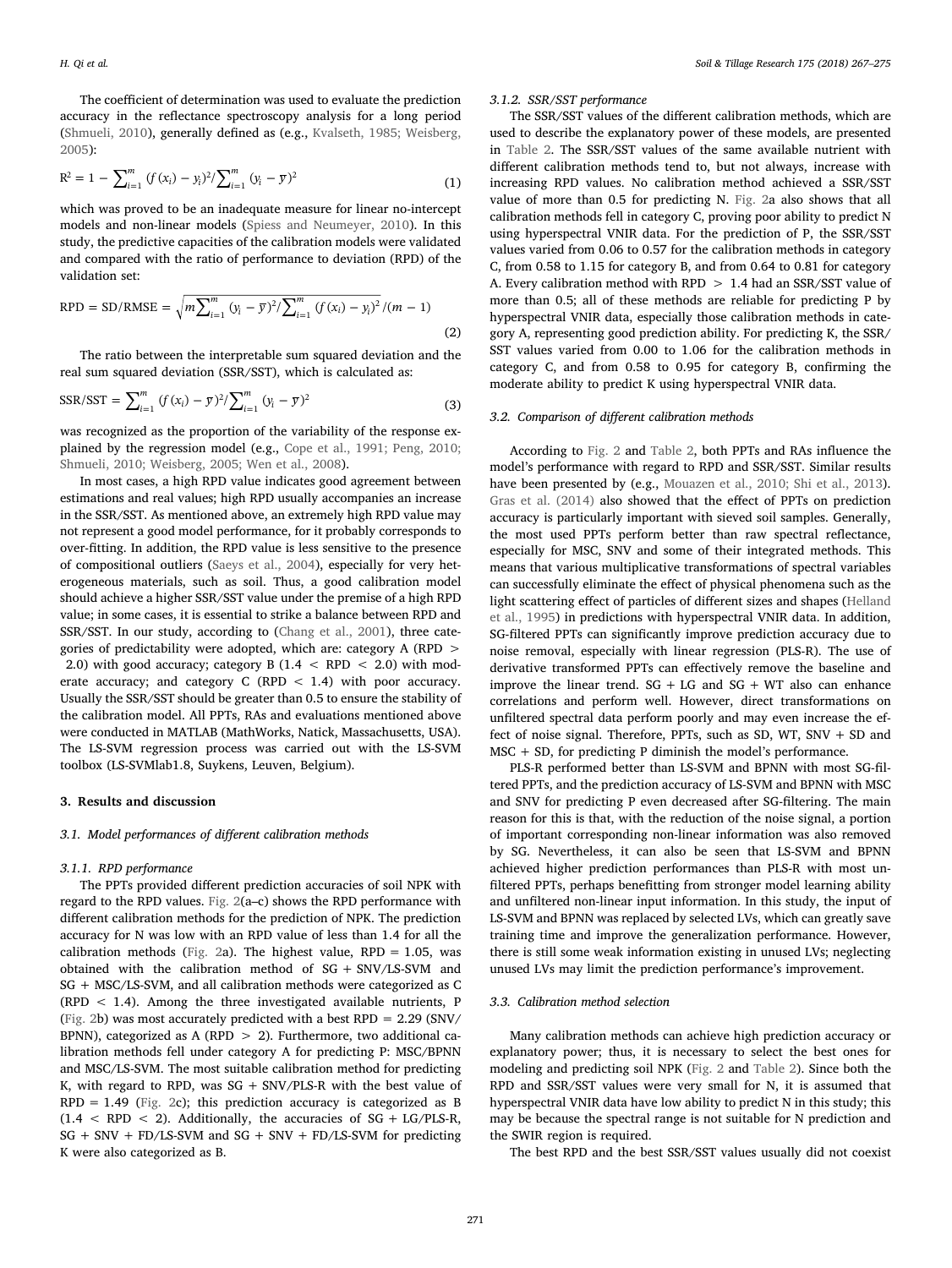

Fig. 2. The ratio of performance to deviation (RPD) values of different calibration methods for the validation set for predicting: (a) available nitrogen (N); (b) available phosphorous (P); and (c) available potassium (K). Category A: RPD  $> 2.0$ , category B:  $1.4 <$  RPD  $< 2.0$ , category C: RPD < 1.4. Abbreviations used: raw spectral reflectance (RS); Savitzky-Golay filtering (SG); first derivative (FD); second derivative (SD); standard normal variate (SNV); multiplicative scatter correction (MSC); logarithmic transformation (LG, based on 10); wavelet transformation (WT); partial least squares – regression (PLS-R); least squares – support vector machine (LS-SVM); back-propagation neural network (BPNN).

within the same calibration method. For the prediction of P, the best RPD value was obtained by the SNV/BPNN calibration method, while the best SSR/SST value was obtained by RS/BPNN. For the prediction of K, the best RPD value was obtained by  $SG + SNV/PLS-R$ , while the best SSR/SST value was obtained by SG + WT/PLS-R. In addition, the nextbest RPD with the high SSR/SST value should also be noted. These special calibration methods are recognized as the candidate calibration methods and should be especially considered in hyperspectral VNIR analyses. The candidates and their performances are summarized in Table 3.

To compare the comprehensive performances for predicting P and K using these candidates, Fig. 3a, b presents the scatterplots and univariate linear regression lines of the predicted values versus the measured values of P and K, respectively. As can be seen in Fig. 3, the scatterplot seems more centralized around the univariate linear regression line with a higher RPD value, indicating high prediction accuracy. The slope of the regression line generally increases with the SSR/SST value indicating high explanatory power. If the SSR/SST value is extremely large (even more than 1) and the RPD is very small, the scatterplot would be much more discrete caused by outliers. If the RPD value is extremely large and the SSR/SST is very small, the regression line would be much tilted. For a good calibration method, the regression line of the measured values and the predicted values should approach  $y = x(1:1)$ , also meaning the slope is closer to 1. In this case, as

the number of test samples increase, the new scatterplots would also distribute around  $y = x$ , which means this calibration model has a high stability. Of course, the premise is that the scatterplot should be more centralized to ensure prediction accuracy. Hence, both the RPD and SSR/SST values are important in evaluating the performance of different calibration methods.

The RS/BPNN calibration method for predicting P has the highest slope of 0.86 caused by the highest SSR/SST value of 1.15. However, the scatterplot is more discrete due to the lowest RPD value of 1.51. The RPD value of MSC/BPNN is 2.23, very close to the RPD value of SNV/ BPNN at 2.29. Therefore, SNV/BPNN is abandoned due to its lowest slope of 0.80. Consequently, MSC/BPNN would be the most suitable calibration method for predicting P benefit from the higher slope of 0.81. For K prediction, the scatterplot of  $SG + WT/PLS-R$  is very discrete due to the lowest RPD of 1.21. The  $SG + LG/PLS-R$  performed better than SG + SNV/PLS-R, benefitting from the highest slope of 0.74 and the higher SSR/SST value of 0.95; this could be a suitable calibration method for predicting K.

## 4. Conclusions

The current paper illustrates that prediction performance can be significantly improved by applying proper calibration methods. The SGfiltered PPTs, such as derivative transformations and scatter correction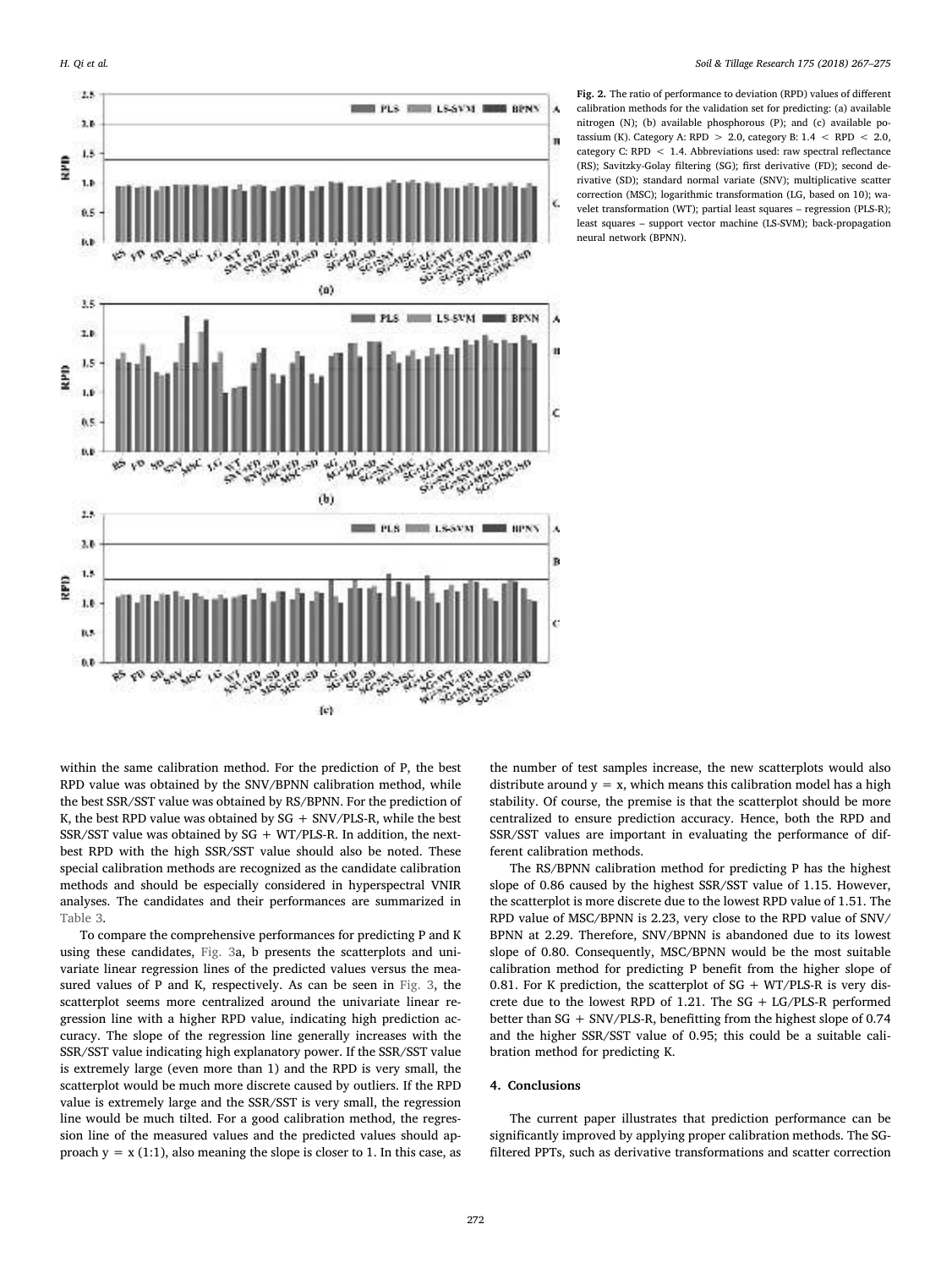#### Table 2

Ratios between the interpretable sum squared deviation and the real sum squared deviation (SSR/SST) of different calibration methods.

| Calibration method | N          |          |             | $\mathbf{P}$ |        |             | K                   |        |             |
|--------------------|------------|----------|-------------|--------------|--------|-------------|---------------------|--------|-------------|
|                    | PLS-R      | LS-SVM   | <b>BPNN</b> | PLS-R        | LS-SVM | <b>BPNN</b> | PLS-R               | LS-SVM | <b>BPNN</b> |
| RS                 | 0.08       | 0.08     | 0.04        | 0.73         | 0.74   | $1.15^{#}$  | 0.16                | 0.20   | 0.22        |
| <b>FD</b>          | 0.15       | 0.04     | 0.05        | 0.85         | 0.58   | 0.67        | 0.52                | 0.42   | 0.49        |
| SD                 | 0.32       | 0.08     | 0.08        | 0.43         | 0.26   | 0.29        | 0.60                | 0.37   | 0.39        |
| <b>SNV</b>         | 0.08       | 0.07     | 0.06        | 0.74         | 0.64   | $0.76*$     | 0.22                | 0.19   | 0.13        |
| MSC                | 0.08       | 0.07     | 0.06        | 0.75         | 0.65   | 0.81        | 0.31                | 0.20   | 0.12        |
| LG                 | 0.08       | 0.06     | 0.05        | 0.80         | 0.76   | 0.06        | 0.22                | 0.22   | 0.17        |
| WT                 | 0.28       | 0.10     | 0.24        | 0.57         | 0.51   | 0.48        | 0.42                | 0.28   | 0.27        |
| $SNV + FD$         | 0.24       | 0.13     | 0.05        | 0.85         | 0.63   | 0.61        | 0.43                | 0.43   | 0.57        |
| $SNV + SD$         | 0.41       | 0.13     | 0.05        | 0.25         | 0.49   | 0.20        | 0.57                | 0.42   | 0.49        |
| $MSC + FD$         | 0.24       | 0.16     | 0.05        | 0.85         | 0.61   | 0.58        | 0.43                | 0.42   | 0.58        |
| $MSC + SD$         | $0.42^{#}$ | 0.13     | 0.07        | 0.25         | 0.46   | 0.26        | 0.57                | 0.43   | 0.48        |
| SG                 | 0.11       | 0.09     | 0.00        | 0.76         | 0.67   | 0.78        | 0.99                | 0.57   | 0.00        |
| $SG + FD$          | 0.09       | 0.04     | 0.04        | 0.75         | 0.83   | 0.96        | 0.90                | 0.66   | 0.96        |
| $SG + SD$          | 0.13       | 0.09     | 0.06        | 0.78         | 0.68   | 0.70        | 0.97                | 0.83   | 1.04        |
| $SG + SNV$         | 0.09       | $0.15^*$ | 0.08        | 0.72         | 0.62   | 0.80        | $0.74*$             | 0.48   | 0.91        |
| $SG + MSC$         | 0.09       | $0.15^*$ | 0.08        | 0.73         | 0.62   | 0.84        | 1.05                | 0.42   | 0.02        |
| $SG + LG$          | 0.10       | 0.07     | 0.00        | 0.77         | 0.71   | 0.78        | 0.95                | 0.51   | 0.01        |
| $SG + WT$          | 0.26       | 0.15     | 0.15        | 0.68         | 0.68   | 0.71        | $1.06$ <sup>#</sup> | 0.77   | 0.93        |
| $SG + SNV + FD$    | 0.06       | 0.04     | 0.04        | 0.71         | 0.72   | 0.70        | 0.74                | 0.59   | 0.65        |
| $SG + SNV + SD$    | 0.21       | 0.14     | 0.04        | 0.74         | 0.67   | 0.67        | 0.94                | 0.80   | 0.04        |
| $SG + MSC + FD$    | 0.06       | 0.05     | 0.04        | 0.71         | 0.69   | 0.73        | 0.74                | 0.58   | 0.65        |
| $SG + MSC + SD$    | 0.21       | 0.15     | 0.04        | 0.74         | 0.69   | 0.67        | 0.93                | 0.85   | 0.03        |

Bold underlined values indicate the ratio of performance to deviation (RPD) > 2.0 corresponding to category A, bold values indicate 1.4 < RPD < 2.0 corresponding to category B, and the remaining values indicate RPD < 1.4 corresponding to category C; numbers with  $\binom{*}{i}$  correspond to the best of the ratio between the interpretable sum squared deviation and the real sum squared deviation (SSR/SST) values; numbers with (\*) correspond to the best RPD values. Abbreviations used: available nitrogen (N); available phosphorous (P); available potassium (K); raw spectral reflectance (RS); Savitzky-Golay filtering (SG); first derivative (FD); second derivative (SD); standard normal variate (SNV); multiplicative scatter correction (MSC); logarithmic transformation (LG, based on 10), wavelet transformation (WT), partial least squares − regression (PLS-R); least squares − support vector machine (LS-SVM); backpropagation neural network (BPNN).

### Table 3 Candidate calibration methods and their performances.

| Property | Calibration method | Performance |             |         |            | Remark  |                         |
|----------|--------------------|-------------|-------------|---------|------------|---------|-------------------------|
|          | <b>PPT</b>         | RA          | Calibration |         | Validation |         |                         |
|          |                    |             | <b>RPD</b>  | SSR/SST | <b>RPD</b> | SSR/SST |                         |
| P        | RS                 | <b>BPNN</b> | 3.26        | 0.84    | 1.51       | 1.15    | Best SSR/<br>SST        |
|          | <b>SNV</b>         | <b>BPNN</b> | 3.10        | 0.86    | 2.29       | 0.76    | <b>Best RPD</b>         |
|          | MSC                | <b>BPNN</b> | 2.59        | 0.82    | 2.23       | 0.81    | Next-best<br><b>RPD</b> |
| K        | $SG + SNV$         | PLR-R       | 1.54        | 0.58    | 1.49       | 0.74    | <b>Best RPD</b>         |
|          | $SG + LG$          | PLR-R       | 1.65        | 0.63    | 1.47       | 0.95    | Next-best<br><b>RPD</b> |
|          | $SG + WT$          | PLR-R       | 1.83        | 0.70    | 1.21       | 1.06    | Best SSR/<br><b>SST</b> |

Abbreviations used: available phosphorous (P); available potassium (K); preprocessing transformation (PPT); regression algorithm (RA); raw spectral reflectance (RS); Savitzky-Golay filtering (SG); standard normal variate (SNV); multiplicative scatter correction (MSC); logarithmic transformation (LG, based on 10); wavelet transformation (WT); partial least squares − regression (PLS-R); back-propagation neural network (BPNN); the ratio of performance to deviation (RPD); the ratio between the interpretable sum squared deviation and the real sum squared deviation (SSR/SST).

methods, showed higher performances both in linear and non-linear RAs, especially for PLS-R. But non-linear intelligent RAs work better than PLS-R with some special unfiltered PPTs. As a result, hyperspectral VNIR data (400–1000 nm) showed good ability for predicting P, moderate ability for predicting K, and poor ability for predicting N. The results further show that both RPD and SSR/SST are important in evaluating the performance of calibration models. As the two indices may not achieve their best values simultaneously, this study

constructed detailed evaluation criteria for various calibration methods as follows:

- 1) Classify RPD values into different categories of predictability: category A (RPD > 2.0) with good accuracy; category B  $(1.4 < RPD < 2.0)$  with moderate accuracy; and category C  $(RPD < 1.4)$  with poor accuracy (Chang et al., 2001).
- 2) Compare the SSR/SST values between calibration methods using the same categories according to step 1, and select calibration methods with high SSR/SST values or high RPD values as candidate calibration methods. Usually the SSR/SST value should be greater than 0.5.
- 3) Regress and scatterplot the measured values and the predicted values of each sample in the validation set of the candidate calibration methods from step 2. Conduct a tradeoff by comparing the distribution of the scatterplots and selecting the best fit model with low visual deviation.

According to numerical and visual tradeoffs, MSC/BPNN  $(RPD = 2.23, SSR/SST = 0.81)$  and  $SG + LG/PLS-R$   $(RPD = 1.47,$ SSR/SST = 0.95) are selected as the most suitable methods for predicting P and K, respectively, in this study.

The current study suggests a framework for using hyperspectral VNIR data to select calibration methods and improve the ability to predict soil NPK. This framework can be applied for predicting various soil properties that meet the requirements of modern soil quality assessment and management. Further works should examine additional calibration methods and pay more attention to optimizing these methods to improve both RPD and SSR/SST values. In addition, the number of soil samples and soil types should also be increased to make the calibration methods more stable and robust; the relationship between soil spectral characteristics and chemical components should also be investigated to understand the prediction mechanism.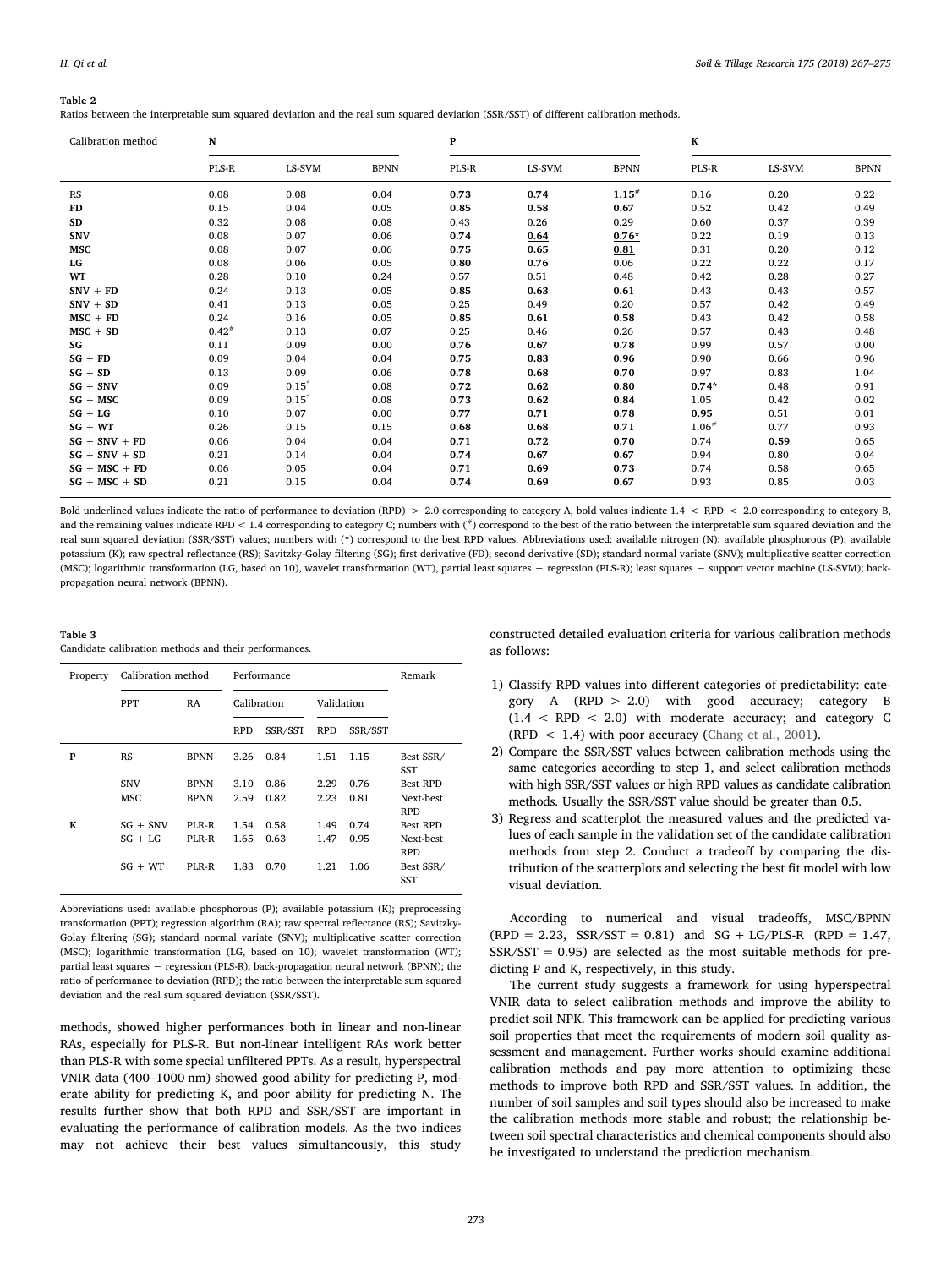

Fig. 3. Predicted versus measured values for (a) available phosphorous (P) and (b) available potassium (K) with several selected calibration methods. Abbreviations used: raw spectral reflectance (RS); Savitzky-Golay filtering (SG); standard normal variate (SNV); multiplicative scatter correction (MSC); logarithmic transformation (LG, based on 10); wavelet transformation (WT); partial least squares − regression (PLS-R); back-propagation neural network (BPNN); the ratio of performance to deviation (RPD); the ratio between the interpretable sum squared deviation and the real sum squared deviation (SSR/SST).

## Acknowledgements

The assistance of Liu Zhao, Wencai Wang and Youhua Ma in soil sampling and laboratory physicochemical analysis are gratefully acknowledged. This study has been financed by the International S & T Cooperation Project of the China Ministry of Agriculture (2015-Z44, 2016-X34). The authors also appreciate the financial support received by Haijun Qi from the China Scholarship Council (201608340066).

## Appendix A. Supplementary data

Supplementary data associated with this article can be found, in the online version, at http://dx.doi.org/10.1016/j.still.2017.09.006.

## References

- Adar, S., Shkolnisky, Y., Ben-Dor, E., 2014. Change detection of soils under small-scale laboratory conditions using imaging spectroscopy sensors. Geoderma 216, 19–29. http://dx.doi.org/10.1016/j.geoderma.2013.10.017.
- Basheer, I.A., Hajmeer, M., 2000. Artificial neural networks: fundamentals, computing, design, and application. J. Microbiol. Methods 43, 3–31. http://dx.doi.org/10.1016/ S0167-7012(00)00201-3.
- Ben-Dor, E., Banin, A., 1995. Near-infared analysis as a rapid method to simultaneously evaluate several soil properties. Soil Sci. Soc. Am. J. 59, 364–372. http://dx.doi.org/ 10.2136/sssaj1995.03615995005900020014x.
- Brabanter K., De Karsmakers P., Ojeda F., Alzate C., Brabanter J., De Pelckmans K., Moor B., De Vandewalle J., Suykens J.A.K., 2011, LS-SVMlab Toolbox User's Guide, ESAT-SISTA technical report.
- Buddenbaum, H., Steffens, M., 2012. The effects of spectral pretreatments on chemometric analyses of soil profiles using laboratory imaging spectroscopy. Appl. Environ. Soil Sci. 2012. http://dx.doi.org/10.1155/2012/274903.
- Cen, H., Lu, R., Zhu, Q., Mendoza, F., 2016. Nondestructive detection of chilling injury in cucumber fruit using hyperspectral imaging with feature selection and supervised classification. Postharvest Biol. Technol. 111, 352–361. http://dx.doi.org/10.1016/j. postharvbio.2015.09.027.
- Chang, C.-W., Laird, D.A., Mausbach, M.J., Hurburgh, C.R., 2001. Near-infrared reflectance spectroscopy–principal components regression analyses of soil properties. Soil Sci. Soc. Am. J. 65, 480–490. http://dx.doi.org/10.2136/sssaj2001.652480x.
- Chen, G.Q., Jiang, M.M., Yang, Z.F., Chen, B., Ji, X., Zhou, J.B., 2009. Exergetic assessment for ecological economic system: chinese agriculture. Ecol. Modell. 220, 397–410. http://dx.doi.org/10.1016/j.ecolmodel.2008.10.006.
- Chen, H., Cao, C., Kong, L., Zhang, C., Li, W., Qiao, Y., 2014. Study on wheat yield stability in huaibei lime concretion black soil area based on long-term fertilization experiment. Sci. Agric. Sin. 47, 2580–2590. http://dx.doi.org/10.3864/j.issn.0578- 1752.2014.13.010.
- Clark, R.N., King, T.V.V., Klejwa, M., Swayze, G., Vergo, N., 1990. High spectral resolution reflectance spectroscopy of minerals. J. Geophys. Res. 12653–12680.
- Confalonieri, M., Fornasier, F., Ursino, A., Boccardi, F., Pintus, B., Odoardi, M., 2001. The potential of near infrared reflectance spectroscopy as a tool for the chemical characterisation of agricultural soils. J. Near Infrared Spectrosc. 9, 123–131. http://dx. doi.org/10.1255/jnirs.299.
- Cope, M., van der Zee, P., Essenpreis, M., Arridge, S.R., Delpy, D.T., 1991. Data analysis methods for near-infrared spectroscopy of tissue: problems in determining the

relative cytochrome aa3 concentration. Optics, Electro-Optics, and Laser Applications in Science and Engineering. International Society for Optics and Photonics, pp. 251–262. http://dx.doi.org/10.1017/CBO9781107415324.004.

- Dong, G., Guo, J., Wang, C., Chen, Z.L., Zheng, L., Zhu, D.Z., 2015. The classification of wheat varieties based on near infrared hyperspectral imaging and information fusion. Spectrosc. Spectr. Anal. 35, 3369–3374. http://dx.doi.org/10.3964/j.issn.1000- 0593(2015)12-3369-06.
- Galvão, L.S., Vitorello, Í., Formaggio, A.R., 1997. Relationships of spectral reflectance and color among surface and subsurface horizons of tropical soil profiles. Remote Sens. Environ. 61, 24–33. http://dx.doi.org/10.1016/S0034-4257(96)00219-2.
- Gholizade, A., Soom, M.A.M., Saberioon, M.M., Borŭvk, P.L., 2013. Visible and near infrared reflectance spectroscopy to determine chemical properties of paddy soils. J. Food Agric. Environ. 11, 859–866.
- Gholizadeh, A., Boruvka, L., Saberioon, M.M., Kozák, J., Vašát, R., Nemecek, K., 2015. Comparing different data preprocessing methods for monitoring soil heavy metals based on soil spectral features. Soil Water Res. 10, 218–227. http://dx.doi.org/10. 17221/113/2015-SWR.
- Gras, J.P., Barthès, B.G., Mahaut, B., Trupin, S., 2014. Best practices for obtaining and processing field visible and near infrared (VNIR) spectra of topsoils. Geoderma 214–215, 126–134. http://dx.doi.org/10.1016/j.geoderma.2013.09.021.
- He, T., Wang, J., Lin, Z., Cheng, Y., 2009. Spectral features of soil organic matter. Geo-Spatial Inf. Sci. 12, 33–40. http://dx.doi.org/10.1007/s11806-009-0160-x.
- Helland, I.S., Næs, T., Isaksson, T., 1995. Related versions of the multiplicative scatter correction method for preprocessing spectroscopic data. Chemom. Intell. Lab. Syst. 29, 233–241. http://dx.doi.org/10.1016/0169-7439(95)80098-T.
- Hsu, C.-W., Chang, C.-C., Lin, C.-J., 2008. A practical guide to support vector classifica-
- tion [WWW document]. BJU Int. http://dx.doi.org/10.1177/02632760022050997. Hu, G., Sudduth, K.A., He, D., Myers, D.B., Nathan, M.V., 2016. Soil phosphorus and potassium estimation by reflectance spectroscopy. Trans. ASABE 59, 97–105. http:// dx.doi.org/10.13031/trans.59.11048.
- Hunt, G.R., Salisbury, J.W., 1970. Visible and near-infrared spectra of minerals and rocks: I. silicate minerals. Mod. Geol. 1, 282–300.
- Janik, L.J., Cozzolino, D., Dambergs, R., Cynkar, W., Gishen, M., 2007. The prediction of total anthocyanin concentration in red-grape homogenates using visible-near-infrared spectroscopy and artificial neural networks. Anal. Chim. Acta 594, 107–118. http://dx.doi.org/10.1016/j.aca.2007.05.019.
- Ji, W., Shi, Z., Huang, J., Li, S., 2014. In situ measurement of some soil properties in paddy soil using visible and near-infrared spectroscopy. PLoS One 9, e105708. http://dx.doi.org/10.1371/journal.pone.0105708.
- Jung, A., Vohland, M., Thiele-Bruhn, S., 2015. Use of a portable camera for proximal soil sensing with hyperspectral image data. Remote Sens. 7, 11434–11448. http://dx.doi. org/10.3390/rs70911434.
- Kennard, R.W., Stone, L.A., 1969. Computer aided design of experiments. Technometrics 11, 137–148. http://dx.doi.org/10.1080/00401706.1969.10490666.
- Kvalseth, T.O., 1985. Cautionary note about R 2. Am. Stat. 39, 279. http://dx.doi.org/10. 2307/2683704.
- Li, S., Wang, S., Shi, Z., 2015. Prediction of vertical distribution of soil nitrogen content in soil profile using spectral imaging technique. Acta Pedol. Sin. 52, 1014–1023. http:// dx.doi.org/10.11766/trxb201409030442.
- Lu, R.K., 2000. Methods of Soil and Agrochemistry Analysis. China Agricultural Science and Technology Press, Beijing.
- Ma, C., Shao, X., 2004. Continuous wavelet transform applied to removing the fluctuating background in near-infrared spectra. J. Chem. Inf. Comput. Sci. 44, 907–911. http:// dx.doi.org/10.1021/ci034211+.
- Ma, Y., Li, X., Li, D., Han, Z., Zhang, G., Zhang, W., Hu, C., Shao, Y., 2014. Spatial variation of soil organic carbon content in farmland and its influencing factors in Mengcheng County, Northern Anhui Plain. Acta Pedol. Sin. 51, 1153–1159.
- McGill, R., Tukey, J.W., Larsen, W.A., 1978. Variations of box plots. Am. Stat. 32, 12. http://dx.doi.org/10.2307/2683468.